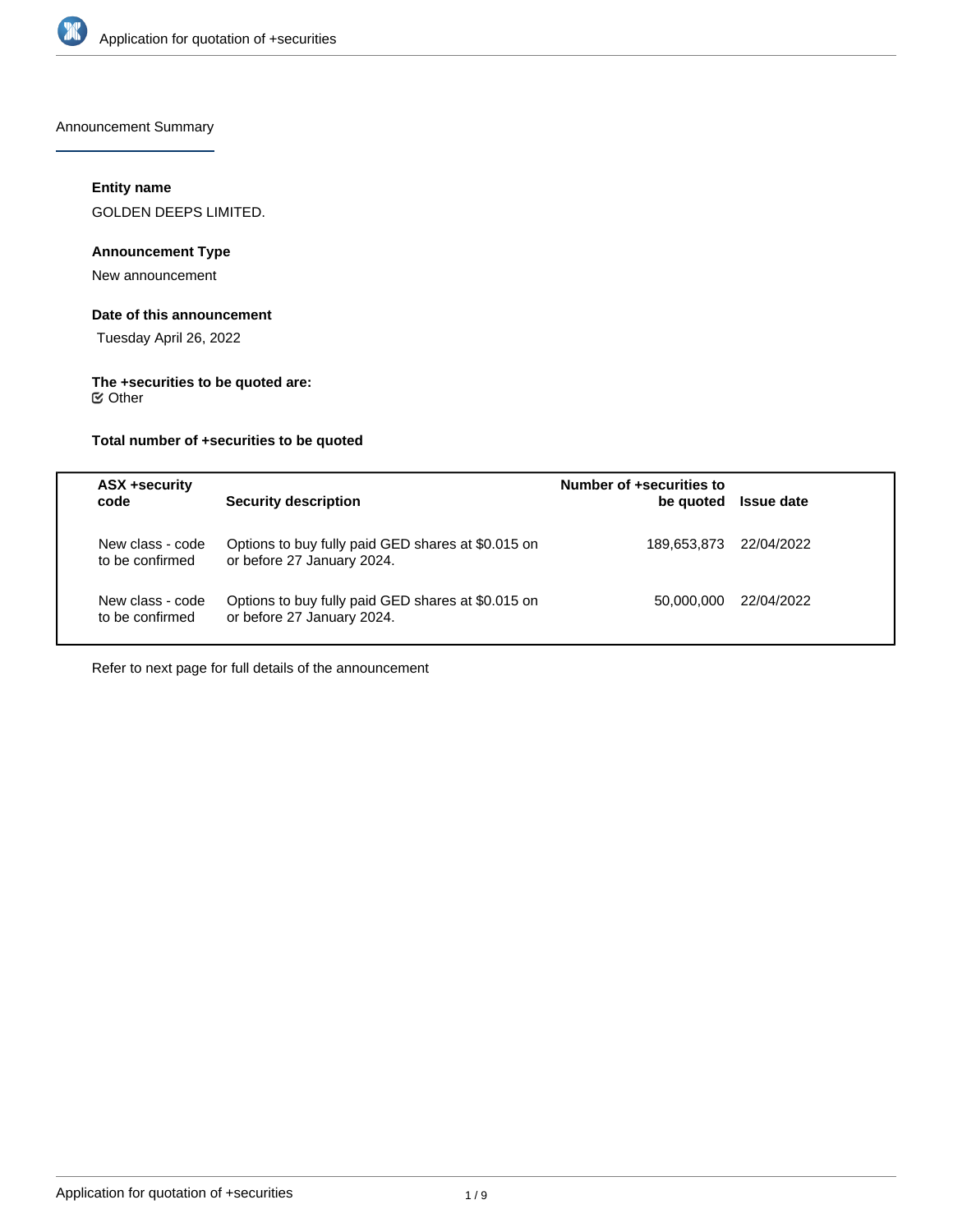

Part 1 - Entity and announcement details

# **1.1 Name of entity**

GOLDEN DEEPS LIMITED.

We (the entity named above) apply for +quotation of the following +securities and agree to the matters set out in Appendix 2A of the ASX Listing Rules.

**1.2 Registered number type** ACN

**Registration number** 054570777

**1.3 ASX issuer code** GED

**1.4 The announcement is**

New announcement

#### **1.5 Date of this announcement**

26/4/2022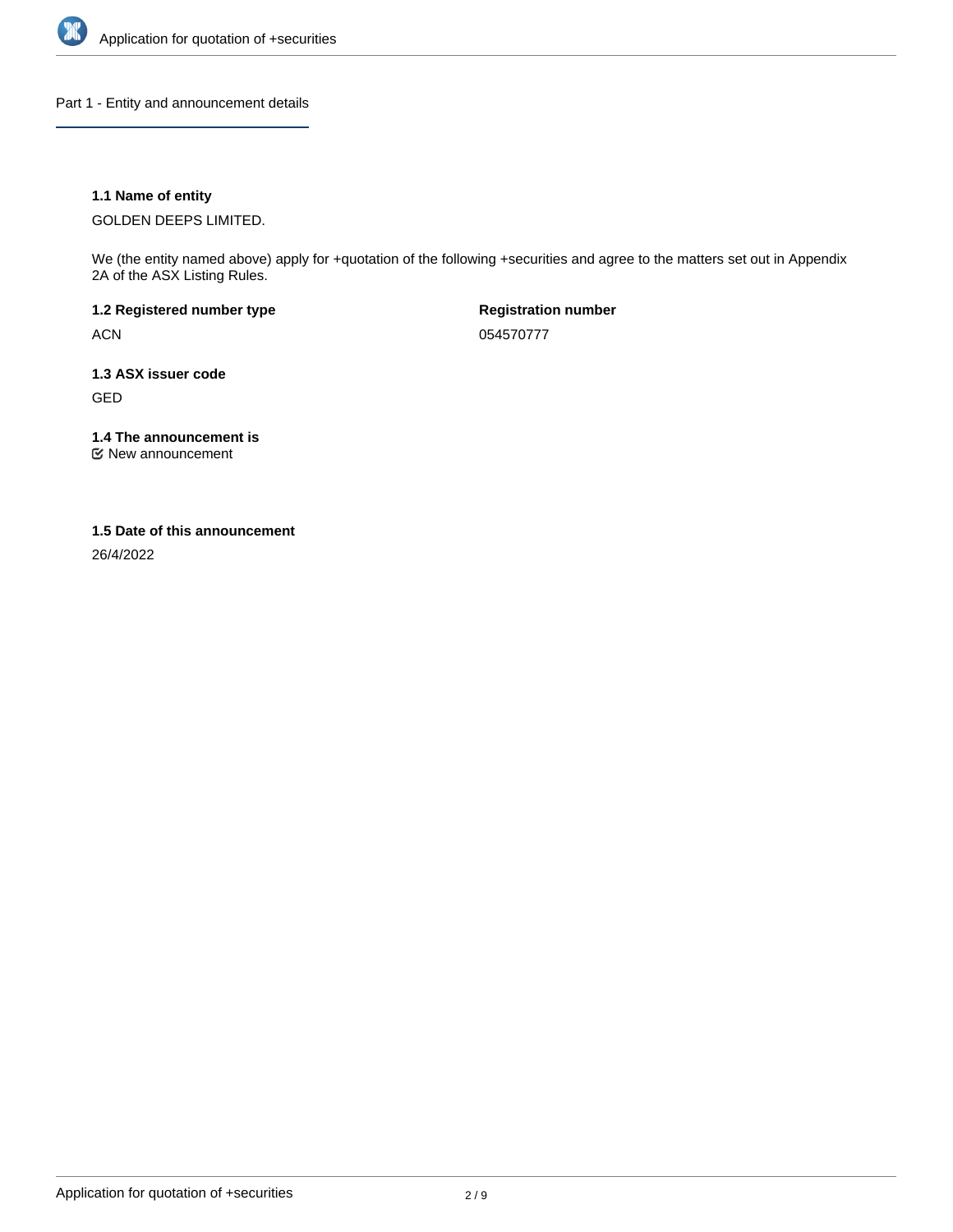

# Part 2 - Type of Issue

#### **2.1 The +securities to be quoted are:**

Other

# **2.2 The +securities to be quoted are:**

New +securities in a class that is not yet quoted on ASX ("new class")

**2.3c Have these +securities been offered under a +disclosure document or +PDS?** Yes

**2.3c.1 Date of +disclosure document or +PDS?**

13/4/2022

**2.3d Please provide any further information needed to understand the circumstances in which you are applying to have these +securities quoted on ASX, including why the issue of the +securities has not been previously announced to the market in an Appendix 3B**

As per 3B and Prospectus lodged on 13 April 2022.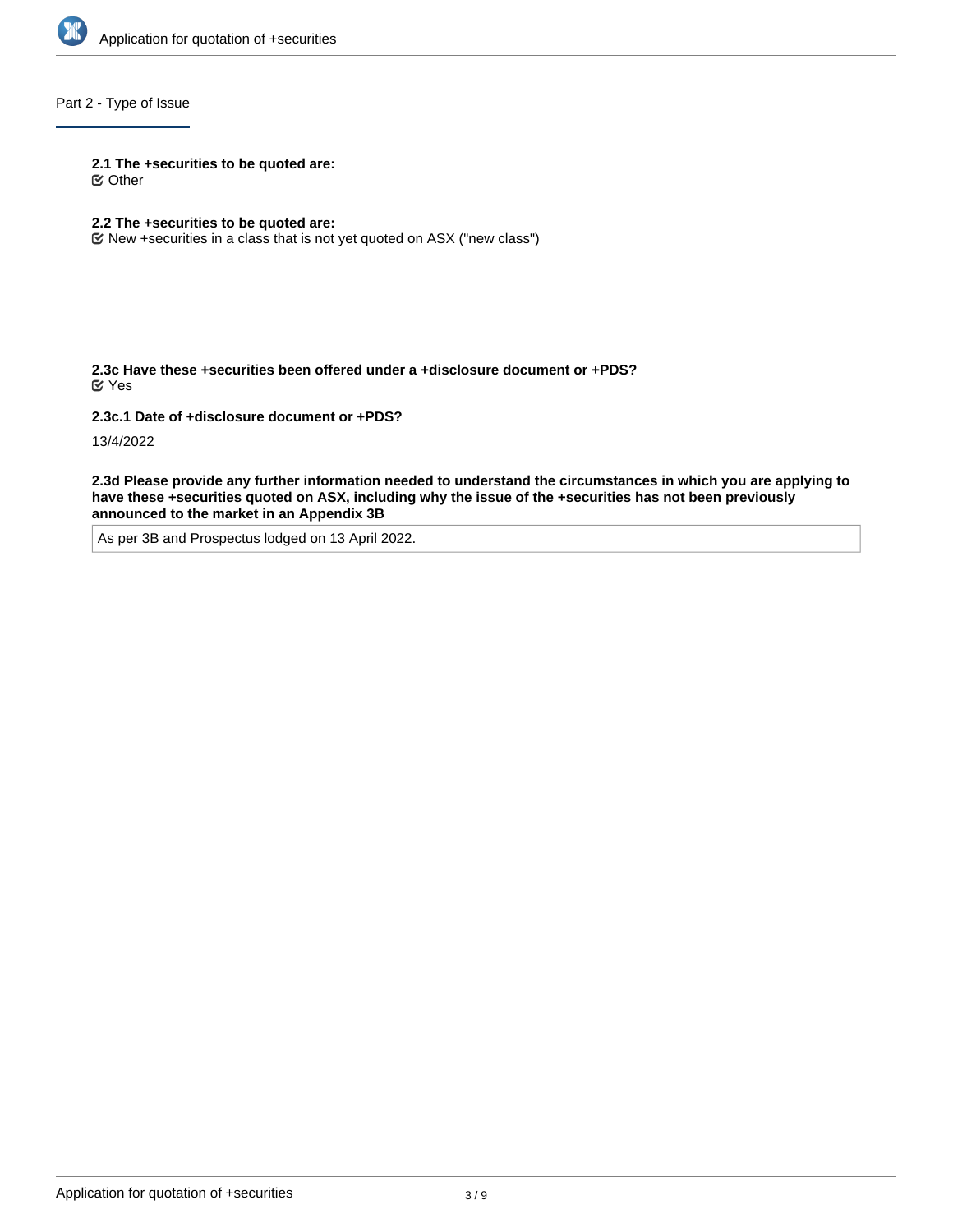

Part 3C - number and type of +securities to be quoted (new class) where issue has not previously been notified to ASX in an Appendix

#### 3B

#### **New +securities**

| +Security description                                                            |  |
|----------------------------------------------------------------------------------|--|
| Options to buy fully paid GED shares at \$0.015 on or<br>before 27 January 2024. |  |
| <b>ISIN code</b>                                                                 |  |
|                                                                                  |  |
|                                                                                  |  |
|                                                                                  |  |
|                                                                                  |  |

**Will all the +securities issued in this class rank equally in all respects from the issue date?** Yes

**Have you received confirmation from ASX that the terms of the +securities are appropriate and equitable under listing rule 6.1?** No

# Distribution Schedule

**Provide a distribution schedule for the new +securities according to the categories set out in the left hand column including the number of recipients and the total percentage of the new +securities held by the recipients in each category.**

| Number of +securities held | <b>Number of holders</b> | Total percentage of +securities held<br>For example, to enter a value of 50%<br>please input as 50.00 |
|----------------------------|--------------------------|-------------------------------------------------------------------------------------------------------|
| $1 - 1,000$                | 0                        | 0.00%                                                                                                 |
| $1,001 - 5,000$            | 0                        | 0.00%                                                                                                 |
| $5,001 - 10,000$           | 0                        | 0.00%                                                                                                 |
| 10,001 - 100,000           | 53                       | 2.06 %                                                                                                |
| 100,001 and over           | 279                      | 97.94 %                                                                                               |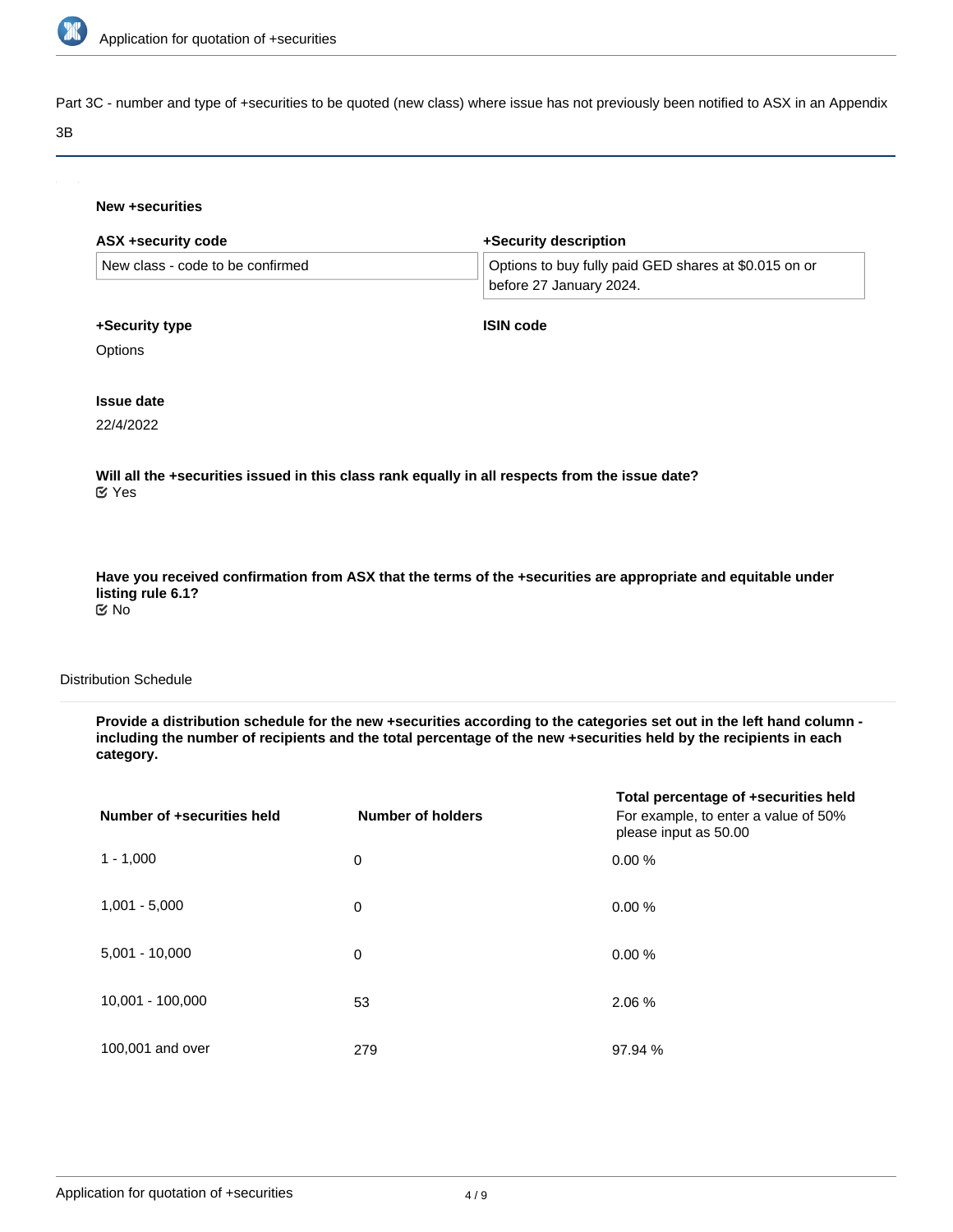

#### Options Details

**+Security currency**

AUD - Australian Dollar

**Exercise price** AUD 0.01500000 **Expiry date** 27/1/2024

# **Details of the type of +security that will be issued if an option is exercised**

**Other** 

# **Description**

Options to buy fully paid GED shares at \$0.015 on or before 27 January 2024.

# **Number of +securities that will be issued if an option is exercised**

One fully paid ordinary share (ASX:GED)

**Please provide a URL link for a document lodged with ASX setting out the material terms of the +securities to be quoted or provide the information by separate announcement.**

Issue details

#### **Number of +securities to be quoted**

189,653,873

#### **Are the +securities being issued for a cash consideration?**

No

#### **Please describe the consideration being provided for the +securities**

The options were offered with the placement announced 7 April 2022 as free attaching securities on the basis of one for every two shares placed.

#### **Please provide an estimate (in AUD) of the value of the consideration being provided per +security for the +securities to be quoted**

0.000010

# **Any other information the entity wishes to provide about the +securities to be quoted**

The options are being issued in accordance with the Prospectus dated 13 April 2022.

# **The purpose(s) for which the entity is issuing the securities**

**Other** 

# **Please provide additional details**

To advance the Company's exploration projects as outlined in the Prospectus dated 13 April 2022.

# **New +securities**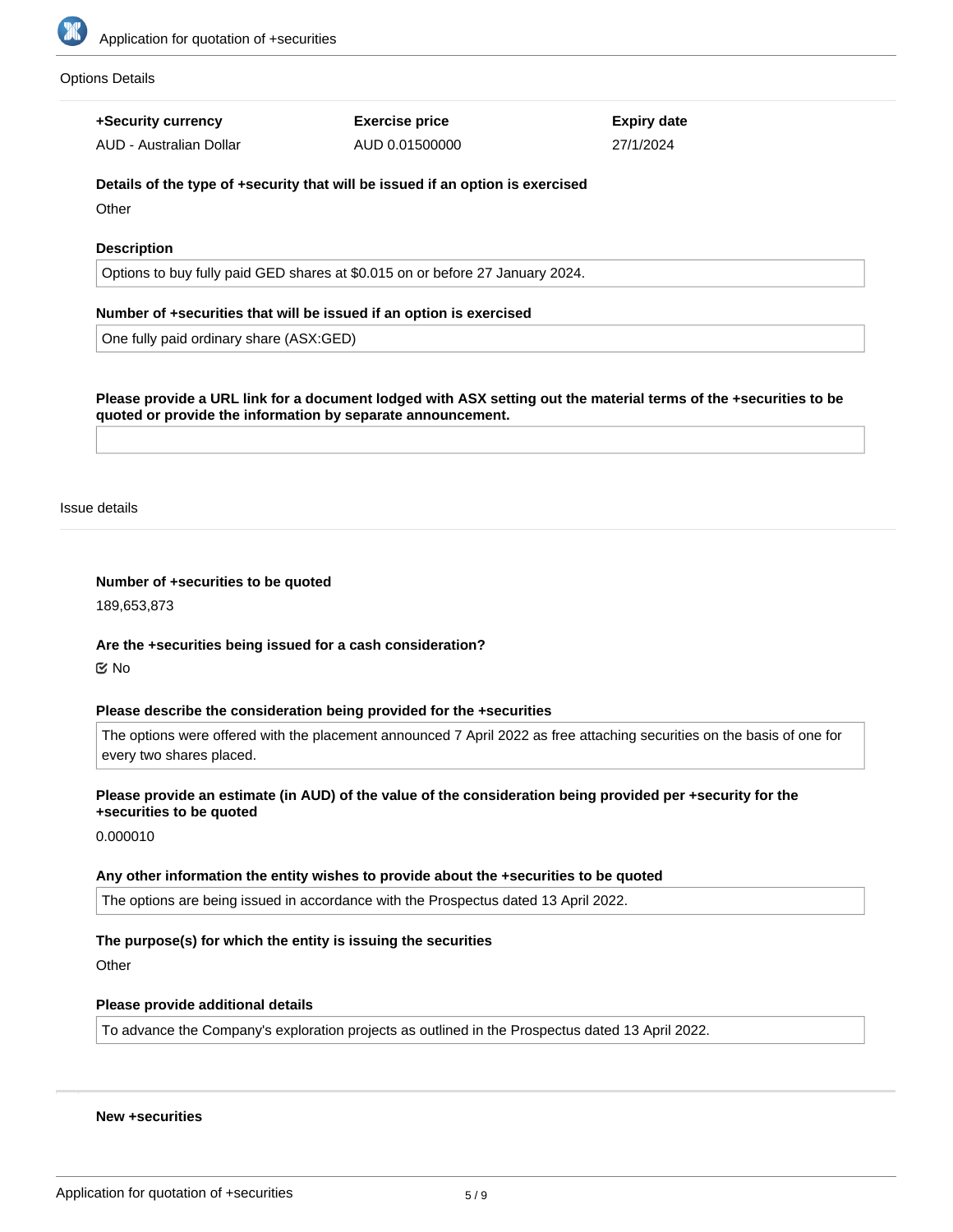

| ASX +security code               | +Security description                                 |  |
|----------------------------------|-------------------------------------------------------|--|
| New class - code to be confirmed | Options to buy fully paid GED shares at \$0.015 on or |  |
|                                  | before 27 January 2024.                               |  |

#### **+Security type**

**ISIN code**

**Options** 

#### **Issue date**

22/4/2022

**Will all the +securities issued in this class rank equally in all respects from the issue date?** Yes

**Have you received confirmation from ASX that the terms of the +securities are appropriate and equitable under listing rule 6.1?** No

#### Distribution Schedule

**Provide a distribution schedule for the new +securities according to the categories set out in the left hand column including the number of recipients and the total percentage of the new +securities held by the recipients in each category.**

| Number of +securities held | <b>Number of holders</b> | Total percentage of +securities held<br>For example, to enter a value of 50%<br>please input as 50.00 |
|----------------------------|--------------------------|-------------------------------------------------------------------------------------------------------|
| $1 - 1,000$                | 0                        | 0.00%                                                                                                 |
| $1,001 - 5,000$            | 0                        | 0.00%                                                                                                 |
| $5,001 - 10,000$           | 0                        | 0.00%                                                                                                 |
| 10,001 - 100,000           | 0                        | 0.00%                                                                                                 |
| 100,001 and over           | 7                        | 100.00 %                                                                                              |

#### Options Details

| +Security currency      | <b>Exercise price</b> | Expiry date |
|-------------------------|-----------------------|-------------|
| AUD - Australian Dollar | AUD 0.01500000        | 27/1/2024   |

**Details of the type of +security that will be issued if an option is exercised**

**Other**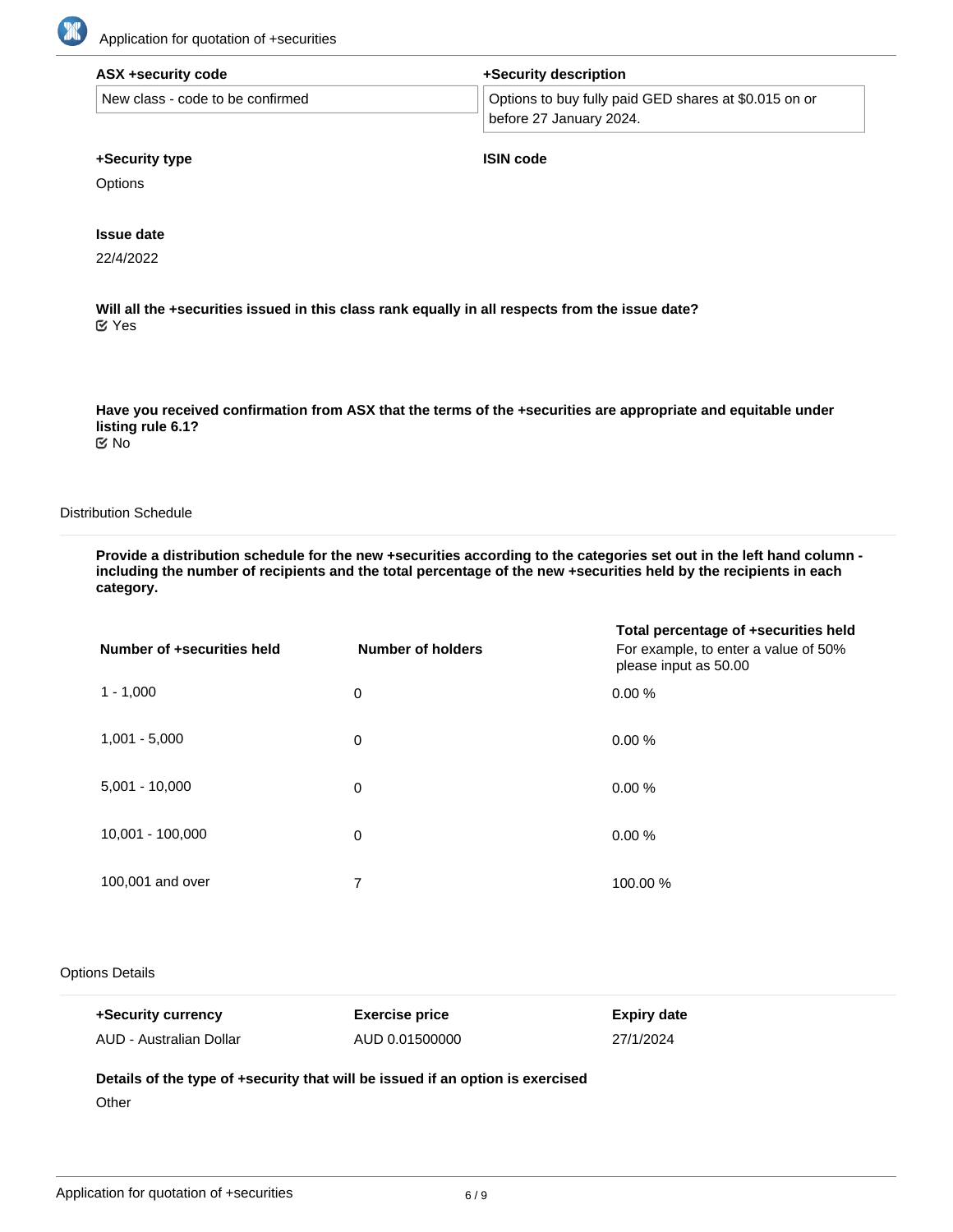

#### **Description**

Options to buy fully paid GED shares at \$0.015 on or before 27 January 2024.

# **Number of +securities that will be issued if an option is exercised**

One fully paid ordinary share (ASX:GED)

| Please provide a URL link for a document lodged with ASX setting out the material terms of the +securities to be |
|------------------------------------------------------------------------------------------------------------------|
| quoted or provide the information by separate announcement.                                                      |

Issue details

| Number of +securities to be quoted<br>50,000,000                                         |                                        |  |  |
|------------------------------------------------------------------------------------------|----------------------------------------|--|--|
| Are the +securities being issued for a cash consideration?<br>$\mathfrak{C}$ Yes         |                                        |  |  |
| In what currency is the cash consideration being paid?                                   | What is the issue price per +security? |  |  |
| AUD - Australian Dollar                                                                  | AUD 0.00002000                         |  |  |
| Any other information the entity wishes to provide about the +securities to be quoted    |                                        |  |  |
| The options are being issued as per the 3B and under the Prospectus dated 13 April 2022. |                                        |  |  |
| The purpose(s) for which the entity is issuing the securities                            |                                        |  |  |
| Other                                                                                    |                                        |  |  |

# **Please provide additional details**

To advance exploration projects as detailed in the Prospectus dated 13 April 2022.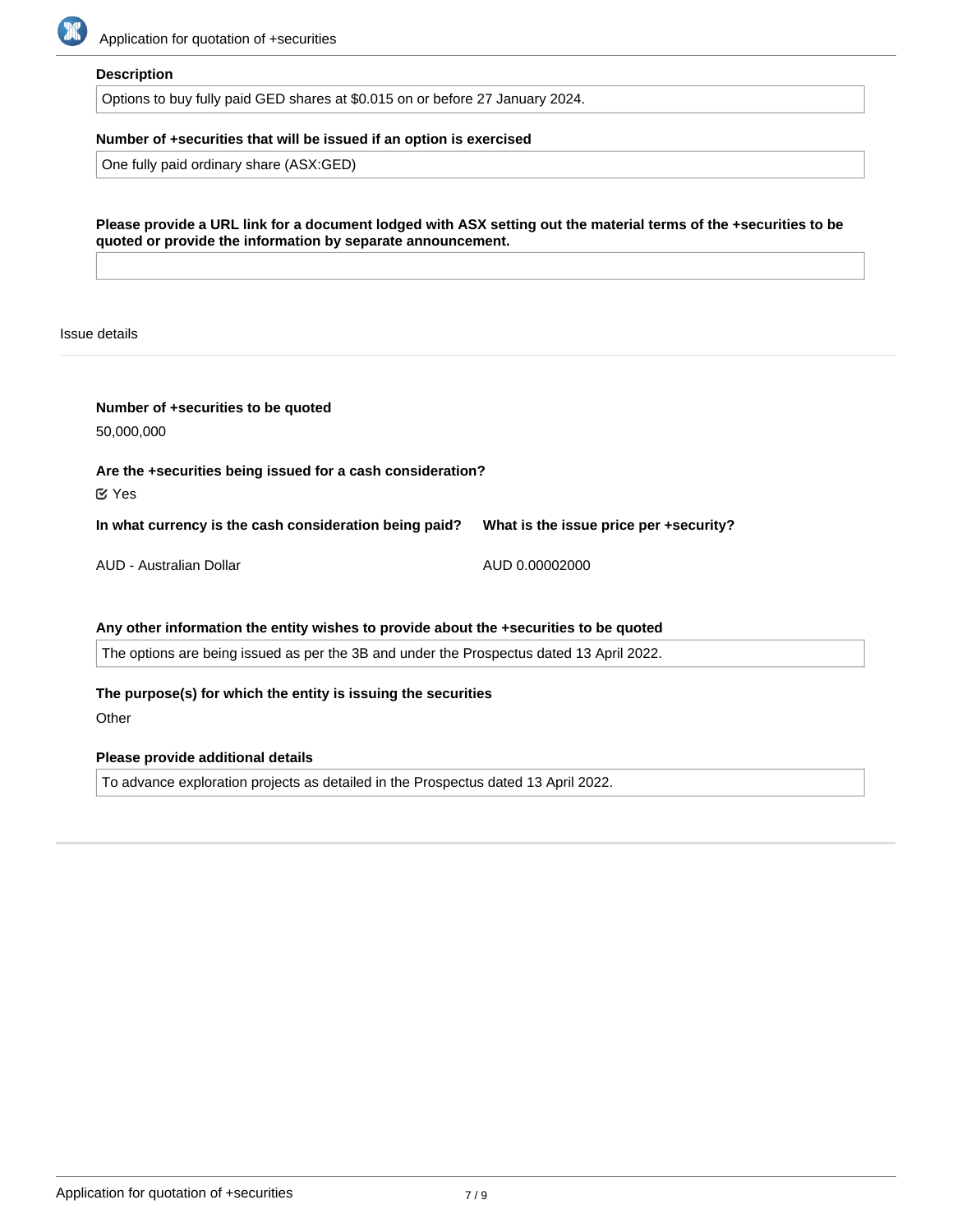

Part 4 - Issued capital following quotation

**Following the quotation of the +securities the subject of this application, the issued capital of the entity will comprise:**

**(A discrepancy in these figures compared to your own may be due to a matter of timing if there is more than one application for quotation/issuance currently with ASX for processing.)**

**4.1 Quoted +securities (total number of each +class of +securities quoted on ASX following the +quotation of the +securities subject of this application)**

| ASX +security code and description                                                                                  | Total number of<br>+securities on issue |
|---------------------------------------------------------------------------------------------------------------------|-----------------------------------------|
| GED : ORDINARY FULLY PAID                                                                                           | 1,155,159,346                           |
| New class - code to be confirmed : Options to buy fully paid GED shares at \$0.015 on or<br>before 27 January 2024. | 189,653,873                             |
| New class - code to be confirmed : Options to buy fully paid GED shares at \$0.015 on or<br>before 27 January 2024. | 50,000,000                              |

**4.2 Unquoted +securities (total number of each +class of +securities issued but not quoted on ASX)**

# **ASX +security code and description**

**Total number of +securities on issue**